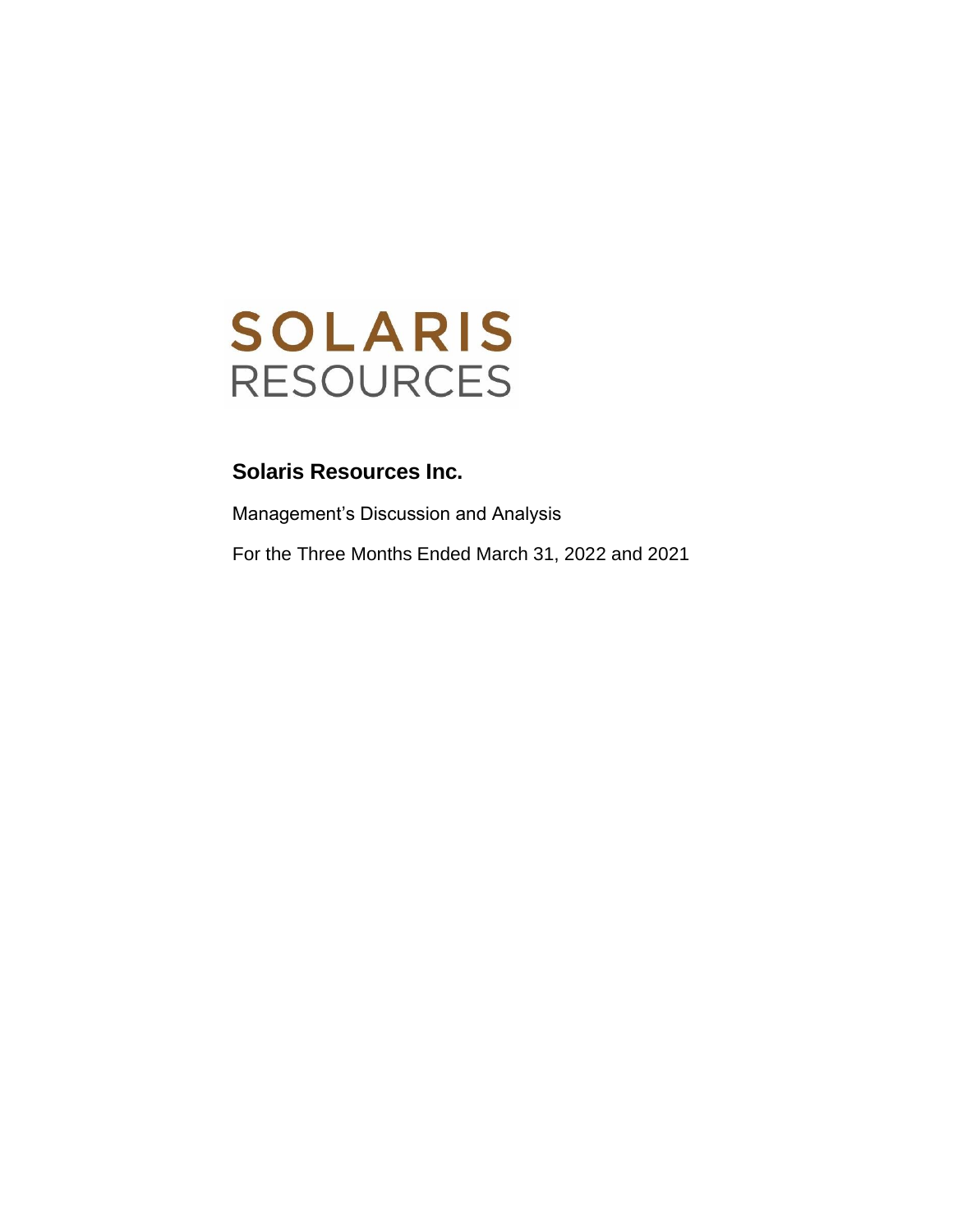Management's Discussion and Analysis For the Three Months Ended March 31, 2022 and 2021 (Expressed in thousands of United States dollars, unless otherwise noted)

## **INTRODUCTION**

This management's discussion and analysis ("MD&A") of Solaris Resources Inc. (the "Company", "Solaris", "we", "us", or "our") covers the three months ended March 31, 2022. This MD&A is dated May 13, 2022 and takes into account information available up to and including that date. This MD&A should be read in conjunction with the accompanying condensed consolidated interim financial statements and notes for the three months ended March 31, 2022, and the annual consolidated financial statements for the year ended December 31, 2021, which are available on the Company's website www.solarisresources.com and on SEDAR at www.sedar.com.

The Company has prepared the condensed consolidated interim financial statements in accordance with International Financial Reporting Standards ("IFRS") as issued by the International Accounting Standards Board ("IASB") applicable to the preparation of interim financial statements, including IAS 34, *Interim Financial Reporting*.

All dollar amounts reported herein are expressed in thousands of US dollars unless indicated otherwise.

Solaris was incorporated under the Business Corporations Act of British Columbia on June 18, 2018 as a wholly owned subsidiary of Equinox Gold Corp. ("Equinox"). Equinox subsequently distributed 60% of the outstanding shares of the Company to its shareholders pursuant to a plan of arrangement (the "Arrangement"). Solaris' common shares are listed on the Toronto Stock Exchange and trade under the symbol "SLS" as well as on the OTCQB Venture Market under the symbol "SLSSF".

## **CAUTIONARY NOTE REGARDING FORWARD-LOOKING INFORMATION**

Certain information contained in this document constitutes forward-looking statements. All statements, other than statements of historical facts, are forward looking statements, including but not limited to statements with respect to future plans and objectives of Solaris; that the Company will focus its drilling program to pursue further extensions of near-surface, high-grade mineralization for growth beyond the MRE and the limits of Warintza Central, which remain open; that the Company plans to complete followup drilling on recent discoveries, particularly at Warintza East which is open for major growth potential within a shared pit with Warintza Central, as well as advance property-wide and regional exploration efforts to be revealed in a forthcoming update; that the Company intends to effect the Re-Organization; that the Company intends to spin out Solaris Exploration to shareholders relative to their shareholdings in Solaris; that Solaris will continue to focus on developing its Warintza Project in southeastern Ecuador, while Solaris Exploration will allow shareholders to capture additional long-term value from the growth potential of the non-core assets in the Solaris Exploration shares distributed pursuant to the Spin-Out; that further funds may be required to fund future obligations and exploration plans, potential mineralization, exploration results, the availability of financial resources, capital, operating and cash flow estimates, intentions for its Warintza Project in Ecuador. Forward-looking statements are often, but not always, identified by the use of words such as may, will, seek, anticipate, believe, plan, estimate, budget, schedule, forecast, project, expect, intend, or similar expressions.

The forward-looking statements are based on a number of assumptions which, while considered reasonable by the Company, are subject to risks and uncertainties, including assumptions made about the Company's ability to advance exploration and development efforts at its projects; the results of such exploration and development efforts; copper, gold and other base and precious metal prices; cut-off grades; accuracy of mineral resource estimates and resource modeling; timing and reliability of sampling and assay data; representativeness of mineralization; timing and accuracy of metallurgical test work; anticipated political and social conditions; expected government policy, including reforms; ability to successfully raise additional capital; and other assumptions used as a basis for preparation of the Company's current technical reports. The Company cautions readers that forward-looking statements involve and are subject to known and unknown risks, uncertainties and other factors which may cause actual results, performance or achievements to differ materially from those expressed in or implied by such forwardlooking statements and forward-looking statements are not guarantees of future results, performance or achievement. These risks, uncertainties and factors include the ability to raise funding to continue exploration, development and mining activities; share price fluctuation; global economic conditions; negative operating cash flow; uncertainty of future revenues or of a return on investment; no defined mineral reserves with no mineral properties in production or under development; speculative nature of mineral exploration and development; risk of global outbreaks and contagious diseases; risks from international operations; risk associated with an emerging and developing market; relationships with, and claims by, local communities and indigenous groups; geopolitical risk; permitting risk; failure to comply strictly with applicable laws, regulations and local practices may have a material adverse impact on the Company's operations or business; the Company's concessions are subject to pressure from artisanal and illegal miners; the inherent operational risks associated with mining, exploration and development, many of which are beyond the Company's control; land title risk; fraud and corruption; ethics and business practices; Solaris may in the future become subject to legal proceedings; Solaris' mineral assets are located outside Canada and are held indirectly through foreign affiliates; commodity price risk; exchange rate fluctuations; joint ventures; property commitments; infrastructure; properties located in remote areas; lack of availability of resources; key management; dependence on highly skilled personnel; competition,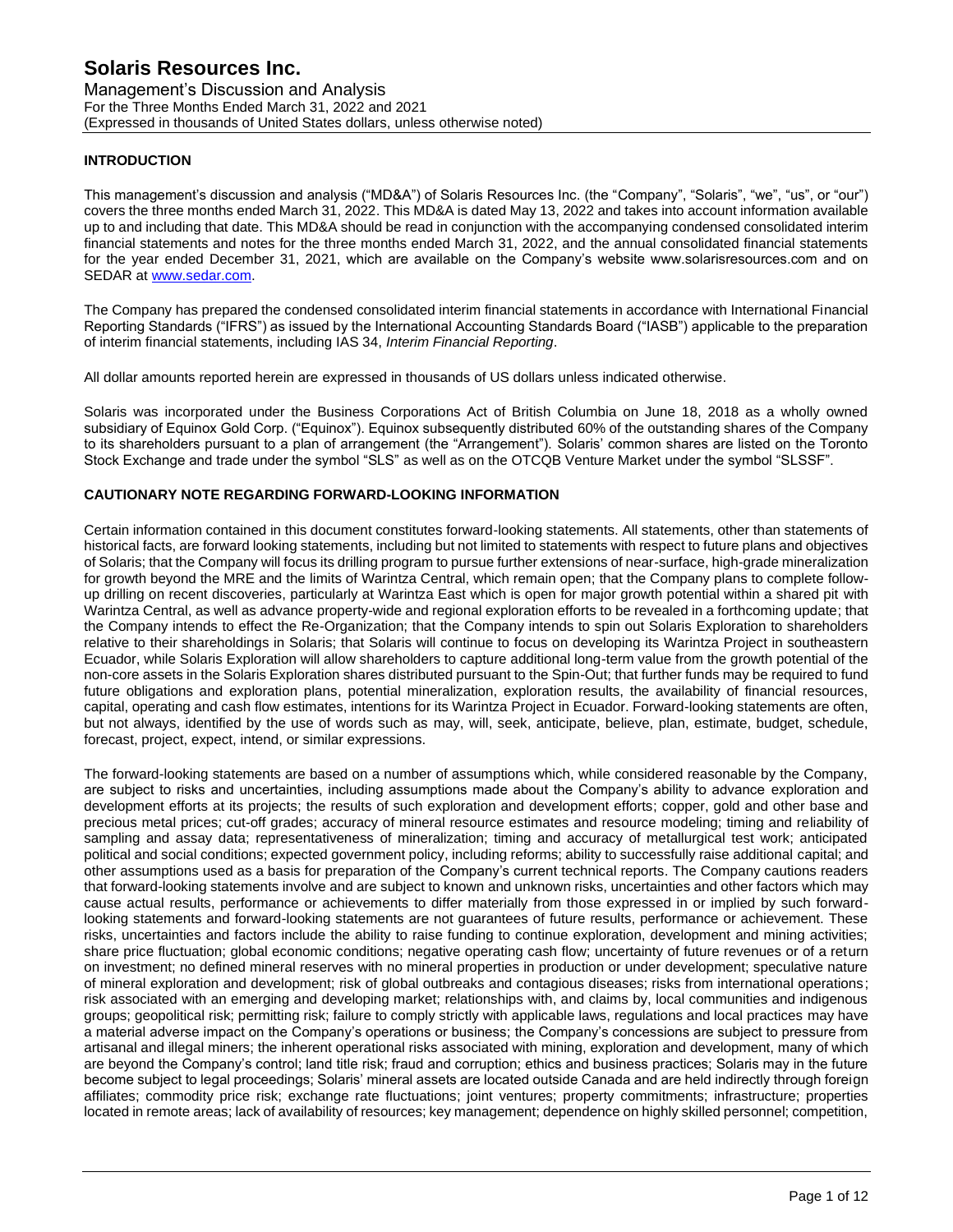Management's Discussion and Analysis For the Three Months Ended March 31, 2022 and 2021 (Expressed in thousands of United States dollars, unless otherwise noted)

significant shareholders; conflicts of interests; uninsurable risks; information systems; public company obligations; internal controls provide no absolute assurances as to reliability of financial reporting and financial statement preparation, and ongoing evaluation may identify areas in need of improvement; the Company's foreign subsidiary operations may impact its ability to fund operations efficiently, as well as the Company's valuation and stock price; the value of the Company's common shares, as well as its ability to raise equity capital, may be impacted by future issuances of shares; and measures to protect endangered species may adversely affect the Company's operations.

Although the Company has attempted to identify important risks, uncertainties and other factors that could cause actual performance, achievements, actions, events, results or conditions to differ materially from those expressed in or implied by the forward-looking information, there may be other risks, uncertainties and other factors that cause performance, achievements, actions, events, results or conditions to differ from those anticipated, estimated or intended. Unless otherwise indicated, forwardlooking statements contained herein are as of the date hereof and the Company disclaims any obligation to update any forwardlooking statements, whether as a result of new information, future events or results or otherwise, except as required by applicable law.

### **DESCRIPTION OF BUSINESS**

Solaris is a multi-asset exploration company, advancing a portfolio of copper and gold assets in the Americas, which includes: its primary focus, a high-grade resource with expansion and discovery potential at the Warintza Project ("Warintza") in Ecuador; discovery potential at its optioned and owned grass-roots Tamarugo Project ("Tamarugo") in Chile and Capricho and Paco Orco projects in Peru; exposure of up to \$130 million spending by Freeport-McMoRan through a farm-out agreement on its Ricardo Project ("Ricardo") in Chile; and significant leverage to increasing copper prices through its 60% interest in the La Verde jointventure project ("La Verde") with a subsidiary of Teck Resources in Mexico.

### **HIGHLIGHTS AND ACTIVITIES**

The following activities and developments were achieved during the quarter:

- Solaris announced a significant new discovery in maiden drilling of the Warintza South target, which is an entirely separate porphyry deposit, located approximately 3kms south of the Warintza Central zone, with the first hole ever drilled returning 606m of 0.41% CuEq<sup>1</sup> of continuous porphyry copper mineralization from near surface, within a broader interval of 755m of 0.36% CuEq<sup>1</sup>. Warintza South marks the fourth major copper discovery within the 7km x 5km Warintza porphyry cluster. 2
- The Company reported assay results from a series of additional holes from mineral resource growth drilling at Warintza Central with the highest-grade intersection reported to date building on an emerging near surface, high-grade extension to the northeast that remains open, as well as to the south and southeast. Results included 740m of 0.60% CuEq<sup>1</sup> from 52m depth within a broader interval of 906m of 0.53% CuEq<sup>1</sup>, 396m of 0.70% CuEq<sup>1</sup> within a broader interval of 817m of 0.60% CuEq<sup>1</sup> from 50m depth, 100m of 1.64% CuEq<sup>1</sup> from 50m depth, the highest-grade mineralization reported to date within a broader interval of 852m of 0.56% CuEq<sup>1</sup>, 236m of 0.56% CuEq<sup>1</sup> from 44m depth within a broader interval of 564m of 0.41% CuEq<sup>1</sup>, 168m of 0.69% CuEq<sup>1</sup> from 48m depth within a broader interval of 632m of 0.31% CuEq<sup>1</sup>, and 446m of 0.70% CuEq<sup>1</sup> from 48m depth within a broader interval of 811m of 0.51% CuEq<sup>1,3</sup>
- Solaris announced the signing of a Memorandum of Understanding with Electric Corporation of Ecuador ("CELEC EP") to supply low-cost, locally sourced hydroelectric power to the Warintza Project. CELEC EP will provide locally sourced hydroelectric power from the National Transmission System in Ecuador with the goal of providing the primary power required for the Warintza Project. This initiative dovetails with the "Ecuador Zero Carbon Program" developed by the Ministry of Environment, Water and Ecological Transition and the National Decarbonization Pact of which Solaris was the first mining signatory in September 2021.<sup>4</sup>

Solaris defines copper equivalent calculation for reporting purposes only. Copper-equivalence is calculated as: CuEq (%) = Cu (%) + 3.33 x Mo (%) + 0.73 x Au (g/t), utilizing metal prices of Cu – US\$3.00/lb, Mo – US\$10.00/lb and Au – US\$1,500/oz. No adjustments were made for recovery as the project is an early-stage exploration project and metallurgical data to allow for estimation of recoveries was not yet available.

<sup>2</sup> Additional detail is set out in the Company's news release titled, "Solaris Announces Significant New Discovery at Warintza South", dated January 18, 2022.

Additional detail is set out in the Company's news release titled, Solaris Reports Highest Grades to Date, 100m of 1.64% CuEq Near Surface in Emerging NE Extension", dated February 28, 2022.

Additional detail is set out in the Company's news release titled, "Solaris and CELEC Announce MOU to Supply Low-Cost, Emission-Free Hydroelectric Power to Warintza", dated March 21, 2022.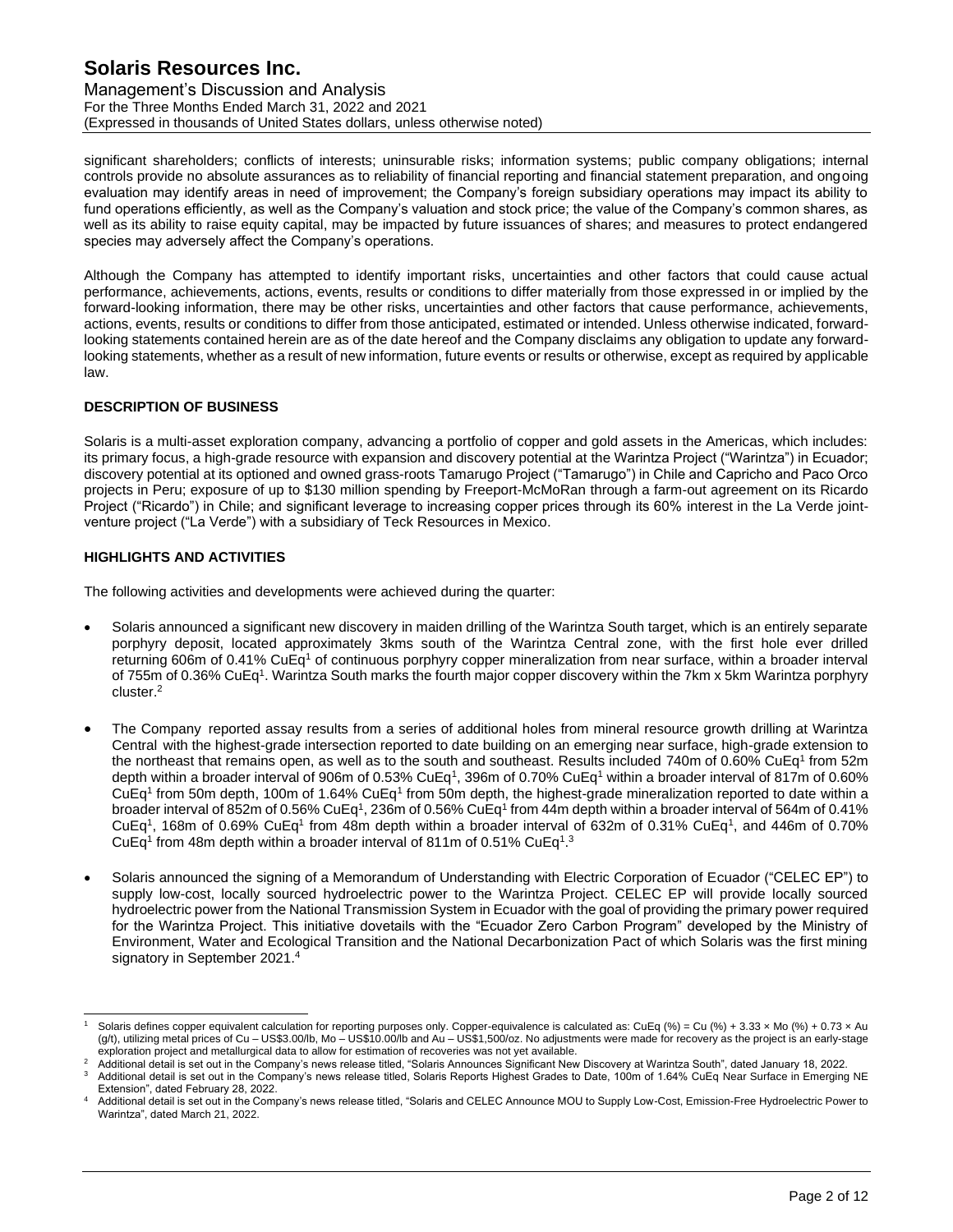Management's Discussion and Analysis For the Three Months Ended March 31, 2022 and 2021 (Expressed in thousands of United States dollars, unless otherwise noted)

Subsequent to quarter-end:

- The Company reported assay results adding to the near surface, high-grade northeast and southeast extensions at Warintza Central. Results included 356m of 0.73% CuEq<sup>1</sup> from 50m depth within a broader interval of 1,093m of 0.56% CuEq<sup>1</sup> from surface at the northeastern limit of the grid; 482m of 0.62% CuEq<sup>1</sup> from 96m depth, within a broader interval of 977m of 0.45% CuEq<sup>1</sup> from near surface and 176m of 0.78% CuEq<sup>1</sup> from 16m depth, within a broader interval of 957m of 0.46%  $CuEq<sup>1</sup>$  from 10m depth that infilled drilling at depth in the southeast extension area; and 918m of 0.50% CuEq<sup>1</sup> from 130m depth within a broader interval of 1,012m of 0.47% CuEq<sup>1</sup> from near surface that infilled drilling at depth in the south-central portion of the grid. 5
- The Company completed additional drilling at Warintza East, establishing continuity of mineralization with Warintza Central with the target remaining open and undrilled to the north, east and south. Results included 142m of 0.65% CuEq<sup>1</sup> from near surface within a broader interval of 536m of 0.43% CuEq<sup>1</sup> from surface; 616m of 0.63% CuEq<sup>1</sup> from 276m depth within a broader interval of 892m of 0.50% CuEq<sup>1</sup> from surface, establishing the overlap of the two deposits within the Warintza Central pit shell; 326m of 0.62% CuEq<sup>1</sup> from 276m depth within a broader interval of 818m of 0.38% CuEq<sup>1</sup> from 38m depth, further confirming the overlap of the two deposits; 268m of 0.53% CuEq<sup>1</sup> from 446m depth within a broader interval of 714m of 0.32% CuEq<sup>1</sup> from surface; and 484m of 0.42% CuEq<sup>1</sup> from surface.<sup>6</sup>
- On April 18, 2022, the Company updated its mineral resource estimate ("MRE" or "Resource") for the Warintza Central deposit and reported in-pit Indicated mineral resources of 579 million tonnes ("Mt") at 0.59% CuEq<sup>7</sup> and Inferred mineral resources of 887 Mt at 0.47% CuEq<sup>7</sup>, and includes an 'Indicative Starter Pit' comprised of Indicated mineral resources of 180 Mt at 0.82% CuEq<sup>8</sup> and Inferred mineral resources of 107 Mt at 0.73% CuEq<sup>8</sup>.<sup>9</sup>
- The Company received \$23,568 (C\$30,375) from the exercise of 4,500,000 common share purchase warrants of Solaris at an exercise price of C\$6.75 per warrant<sup>10</sup>, and \$45 (C\$56) from the exercise of 46,875 common share purchase warrants of Solaris at an exercise price of C\$1.20 per warrant.

## **OUTLOOK**

With the recent completion of the MRE in April 2022, the Company will focus its drilling program to pursue further extensions of near-surface, high-grade mineralization for growth beyond the MRE and the limits of Warintza Central, which remain open. In addition, the Company plans to complete follow-up drilling on recent discoveries, particularly at Warintza East which is open for major growth potential within a shared pit with Warintza Central, as well as advance property-wide and regional exploration efforts to be revealed in a forthcoming update.

The Company continues to advance the transfer of its non-core assets held in Ecuador, Peru, Chile and Mexico into a newly incorporated wholly owned subsidiary of Solaris named Solaris Exploration Inc. ("Solaris Exploration") pursuant to an internal re-organization (the "Re-Organization"), as well as its intention to spin out Solaris Exploration to shareholders relative to their shareholdings in Solaris (the "Spin-Out"). Solaris will continue to focus on developing its Warintza Project in southeastern Ecuador, while Solaris Exploration will allow shareholders to capture additional long-term value from the growth potential of the non-core assets in the Solaris Exploration shares distributed pursuant to the Spin-Out.

#### **Warintza**

Warintza is a high-grade porphyry copper-molybdenum-gold project located in southeastern Ecuador in the province of Morona Santiago, Canton Limon Indanza north of the Mirador copper-gold mine (owned by CRCC-Tongguan) and the Fruta del Norte gold mine (owned by Lundin Gold) and adjacent to the San Carlos-Panantza copper project (owned by CRCC-Tongguan). The

<sup>5</sup> Additional detail is set out in the Company's news release titled, "Solaris Adds to Near Surface, High-Grade Northeast and Southeast Extensions, Priorities for Further Growth Beyond Mineral Resource", dated April 4, 2022.

<sup>6</sup> Additional detail is set out in the Company's news release titled, "Solaris Reports 616m of 0.6% CuEq in Additional Drilling at Warintza East, Establishes Continuity of Mineralization with Warintza Central", dated April 21, 2022.

<sup>7</sup> Copper equivalent assumes recoveries of 90% Cu, 85% Mo, and 70% Au based on preliminary metallurgical testwork, and metal prices of US\$3.50/lb Cu, US\$15.00/lb Mo, and US\$1,500/oz Au. CuEq formula: CuEq (%) = Cu (%) + 4.0476 × Mo (%) + 0.487 × Au (g/t).

No economic analysis has been completed by the Company and there is no guarantee an 'Indicative Starter Pit' will be realized or prove to be economic. The 'Indicative Starter Pit' is based on the same assumptions as the Resource except utilized metal prices of US\$1.00/lb Cu, US\$7.50/lb Mo, and US\$750/oz Au.

Additional detail is set out in the Company's news release titled, "Solaris Reports In-Pit Resources of 579 Mt at 0.59% CuEq (Ind) & 887 Mt at 0.47% CuEq (Inf), Includes 'Indicative Starter Pit' of 180 Mt at 0.82% CuEq (Ind) & 107 Mt at 0.73% CuEq (Inf); Targeting High-Grade Extensions and Major Growth in Cluster", dated April 18, 2022.

<sup>&</sup>lt;sup>10</sup> Additional detail is set out in the Company's news release titled, "Solaris Receives \$30 Million from Warrant Exercises; Fully Funded Through to Mid-2023", dated May 13, 2022.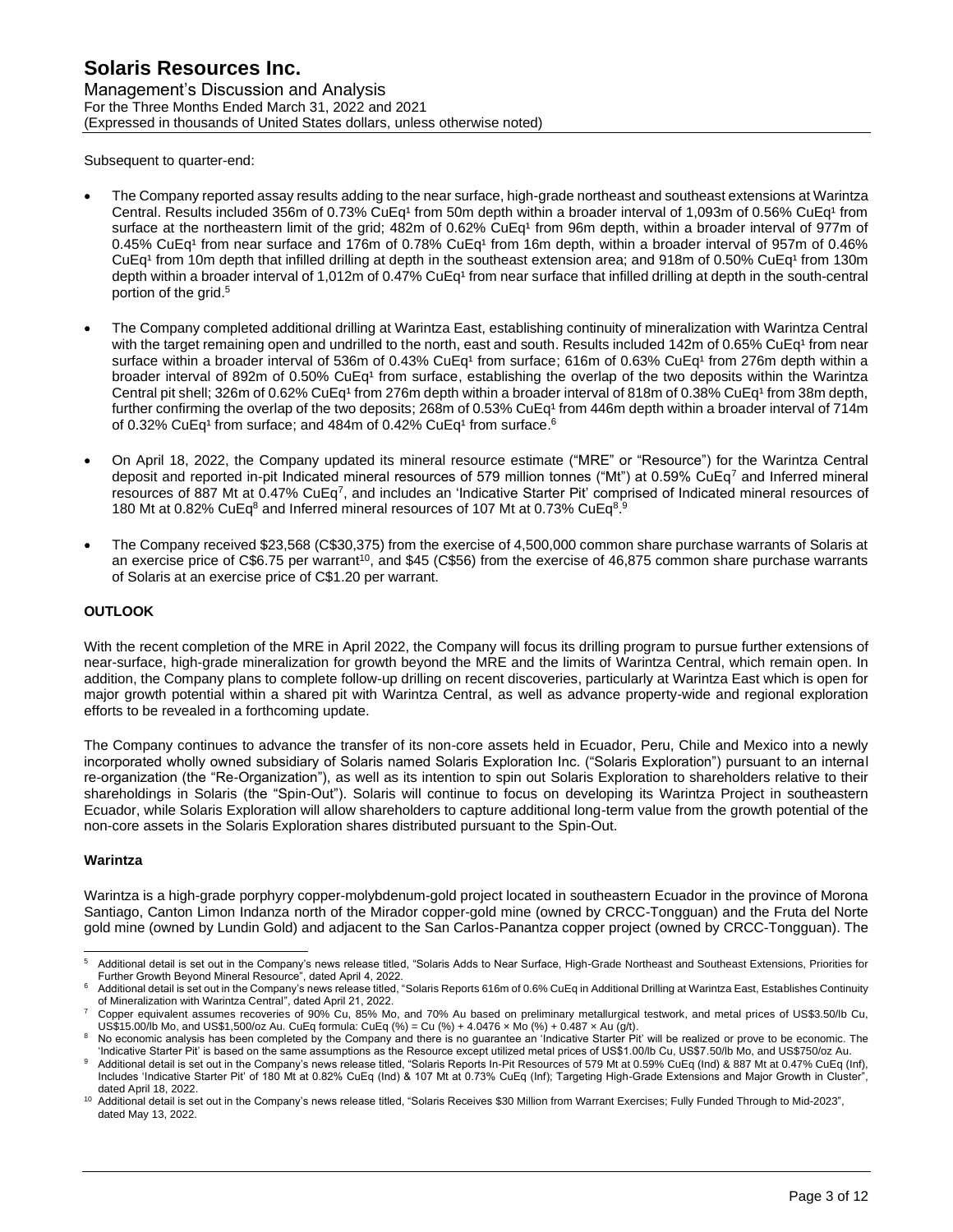Management's Discussion and Analysis For the Three Months Ended March 31, 2022 and 2021 (Expressed in thousands of United States dollars, unless otherwise noted)

property includes nine metallic mineral concessions covering 268 km<sup>2</sup>. Four concessions with an area of 10 km<sup>2</sup> are permitted for exploration activities including drilling and path construction. South32 Royalty Investments Pty Ltd holds a 2% net smelter royalty on the original four concessions. Concessions have a term of 25 years and can be renewed for additional periods of 25 years if applications for renewal are submitted before the expiration of the concessions.

Warintza enjoys the support of its local Shuar Centres of Warints and Yawi with whom the Company shares an Impacts and Benefits Agreement ("IBA"), which was first signed in September 2020 and renewed in March 2022. The IBA provides certainty of community support for the responsible advancement of the project from exploration and development through to production and is a major milestone in the Company's innovative corporate social responsibility ("CSR") program. This was the first IBA established in Ecuador and set the precedent for industry best practice for inclusive and mutually beneficial resource development in partnership with Indigenous Peoples. The IBA formalizes commitments toward supporting partner communities in their social and cultural practices. It also provides for eliminating or mitigating adverse impacts, employment, contracting and business opportunities supported by a robust program of education, skills and training together with community infrastructure development and financial benefits to maximize community participation and positive outcomes for Indigenous Peoples.

In April 2022, the Company reported the results of the updated MRE for the Warintza Central deposit, with in-pit Indicated mineral resources of 579 Mt at 0.59% CuEq<sup>7</sup> and Inferred mineral resources of 887 Mt at 0.47% CuEq<sup>7</sup> and includes an 'Indicative Starter Pit' comprised of Indicated mineral resources of 180 Mt at 0.82% CuEq<sup>8</sup> and Inferred mineral resources of 107 Mt at  $0.73\%$  CuEq $8.$ 

| <b>Cut-off</b> | <b>Category</b>  | <b>Tonnage</b> |                | Grade                    |           |             |              | <b>Contained Metal</b> |            |             |
|----------------|------------------|----------------|----------------|--------------------------|-----------|-------------|--------------|------------------------|------------|-------------|
| CuEq<br>$(\%)$ |                  | (Mt)           | CuEq<br>$(\%)$ | Cu<br>(%)                | Mo<br>(%) | Au<br>(g/t) | CuEq<br>(Mt) | Cu<br>(Mt)             | Mo<br>(Mt) | Au<br>(Moz) |
| 0.2%           | Indicated        | 736            | 0.52           | 0.40                     | 0.02      | 0.05        | 3.84         | 2.95                   | 0.18       | 1.11        |
|                | Inferred         | 1,558          | 0.37           | 0.31                     | 0.01      | 0.03        | 5.80         | 4.80                   | 0.19       | 1.63        |
| 0.3%           | <b>Indicated</b> | 579            | 0.59           | 0.47                     | 0.03      | 0.05        | 3.45         | 2.70                   | 0.15       | 0.93        |
| (Base)         | <b>Inferred</b>  | 887            | 0.47           | 0.39                     | 0.01      | 0.04        | 4.17         | 3.48                   | 0.13       | 1.08        |
| 0.4%           | Indicated        | 442            | 0.67           | 0.54                     | 0.03      | 0.05        | 2.97         | 2.38                   | 0.12       | 0.77        |
|                | Inferred         | 539            | 0.55           | 0.47                     | 0.01      | 0.04        | 2.96         | 2.53                   | 0.08       | 0.71        |
|                |                  |                |                | 'Indicative Starter Pit' |           |             |              |                        |            |             |
| 0.6%           | <b>Indicated</b> | 180            | 0.82           | 0.67                     | 0.03      | 0.07        | 1.49         | 1.20                   | 0.06       | 0.38        |
|                | <b>Inferred</b>  | 107            | 0.73           | 0.64                     | 0.02      | 0.05        | 0.79         | 0.69                   | 0.02       | 0.17        |

### **Table 1: Warintza Mineral Resource Estimate Summary and Cut-Off Grade Sensitivity**

#### Notes to Table 1:

- 1. The mineral resource estimates are reported in accordance with the CIM Definition Standards for Mineral Resources & Mineral Reserves, adopted by CIM Council May 10, 2014.
- 2. Reasonable prospects for eventual economic extraction assume open-pit mining with conventional flotation processing and were tested using NPV Scheduler™ pit optimization software with the following assumptions: metal prices of US\$3.50/lb Cu, US\$15.00/lb Mo, and US\$1,500/oz Au; operating costs of US\$1.50/t + US\$0.02/t per bench for mining, US\$4.50/t milling, US\$0.90/t G&A; recoveries of 90% Cu, 85% Mo, and 70% Au.
- 3. Resource includes grade capping and internal dilution. Grade was interpolated by ordinary kriging populating a block model with block dimensions of 25m x 25m x 15m.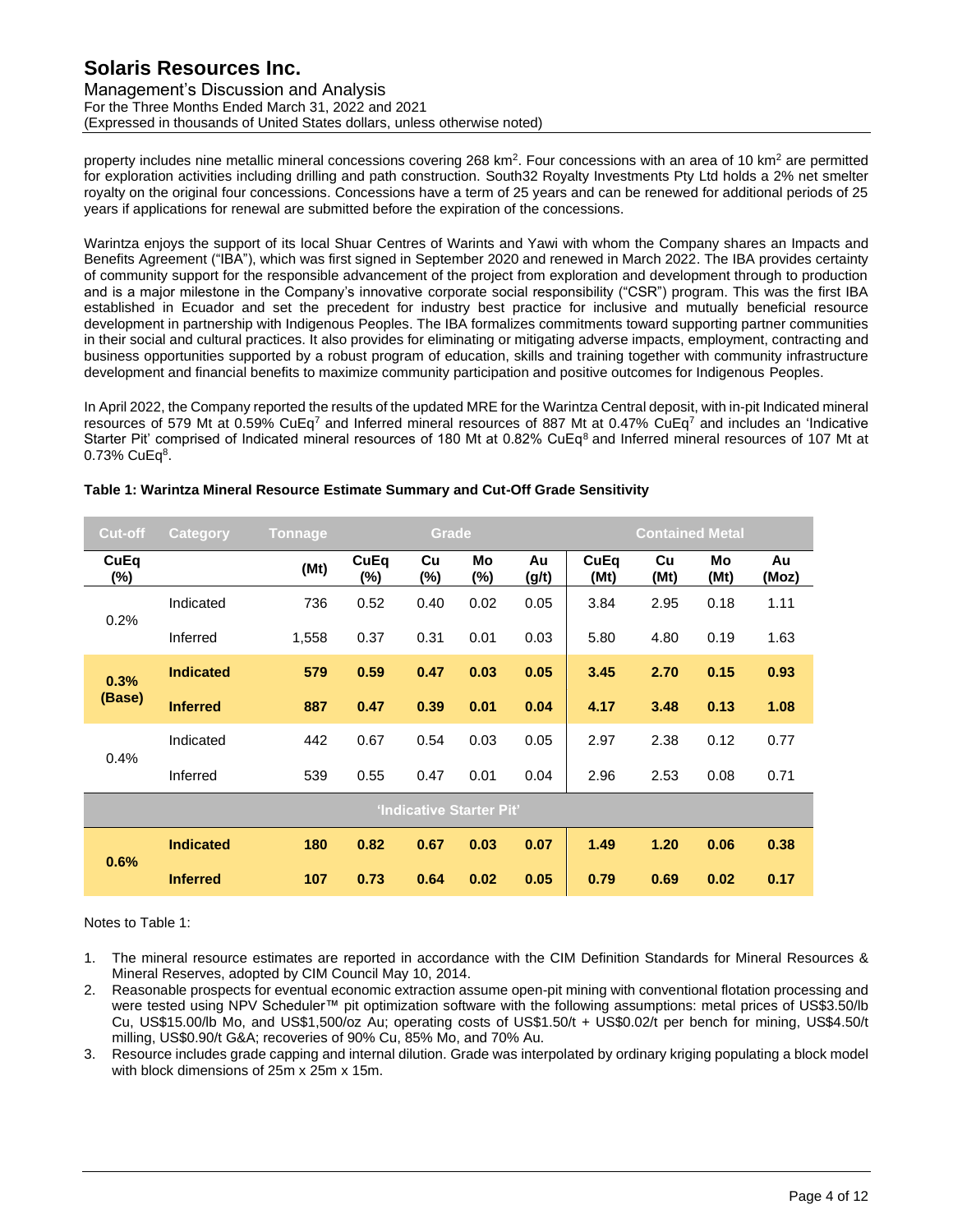Management's Discussion and Analysis For the Three Months Ended March 31, 2022 and 2021 (Expressed in thousands of United States dollars, unless otherwise noted)

- 4. The 'Indicative Starter Pit' is based on the same assumptions as the Resource except utilized metal prices of US\$1.00/lb Cu, US\$7.50/lb Mo, and US\$750/oz Au. No economic analysis has been completed by the Company and there is no guarantee than an 'Indicative Starter Pit' will be realized or prove to be economic.
- 5. Mineral resources that are not mineral reserves do not have demonstrated economic viability.
- 6. Copper equivalent assumes recoveries of 90% Cu, 85% Mo, and 70% Au based on preliminary metallurgical testwork, and metal prices of US\$3.50/lb Cu, US\$15.00/lb Mo, and US\$1,500/oz Au. CuEq formula: CuEq (%) = Cu (%) + 4.0476 x Mo (%) + 0.487  $\times$  Au (g/t).
- 7. The Qualified Person is Mario E. Rossi, FAusIMM,RM-SME, Principal Geostatistician of Geosystems International Inc.
- 8. All figures are rounded to reflect the relative accuracy of the estimate.
- 9. The effective date of the mineral resource estimate is April 1, 2022.

The corresponding Technical Report disclosing the MRE in accordance with National Instrument 43-101 – *Standards of Disclosure for Mineral Projects* will be prepared by Mr. Rossi and available on SEDAR under the Company's profile at www.sedar.com within 45 days of the news release dated April 18, 2022.

#### *Warintza Drill Program*

Warintza Central drilling has returned long intervals of high-grade copper mineralization, with the highest-grade intervals within each hole starting at or near surface, extending to 1km+ depths with grades up to 1.64% CuEq<sup>1</sup>, significantly extending mineralization beyond the limits of historical drilling, which can be evidenced from the results of the updated MRE.

The Warintza Central resource is set within a 7km x 5km cluster of copper porphyries where additional discoveries have been made at Warintza West (February 2021), Warintza East (July 2021) and Warintza South (January 2022), each with a similar or larger footprint to Warintza Central.

At Warintza West, the first drill hole resulted in a significant new discovery returning 798m of 0.31% CuEq<sup>1</sup>, with geophysics revealing this interval lies within a high-conductivity anomaly encompassing Warintza Central, East and West. See Company's news release dated February 16, 2021.

In mid-2021, the Company announced its third major copper discovery at Warintza East, located approximately 1km east of Warintza Central, where the first two holes returned long intervals of mineralization with the highest grades starting at or near surface reflecting the vertical zonation in the system. Six additional holes were drilled within the open area between the two deposits establishing continuity of mineralization with Warintza central. The Warintza Central MRE pit shell includes the overlapping portion of Warintza East with East remaining entirely open and undrilled to the north, south and east for future potential growth. See Company's news releases dated July 20, 2021, September 27, 2021, October 25, 2021 and April 11, 2022.

Recently in January 2022, first-ever drilling at Warintza South resulted in the fourth major copper discovery within the 7km x 5km Warintza porphyry cluster, which is an entirely separate porphyry deposit, located approximately 3kms south of the Warintza Central zone, returning 606m of 0.41% CuEq<sup>1</sup> of continuous porphyry copper mineralization from near surface. See See Company's news release dated January 18, 2022.

Summarized drilling results from Warintza Central, Warintza West, Warintza East and Warintza South are listed on the Company's website. The Company continues to reorient its drilling fleet to pursue an aggressive growth strategy via step-out and extensional drilling in 2022.

#### **La Verde**

La Verde is situated in the Sierra Madre del Sur west of Mexico City in Michoacán State, Mexico and consists of the Unificación Santa Maria claim. The project is accessible year-round by paved roads and is strategically located next to key infrastructure with easy access to water, power and rail. The project is held 60% by the Company and 40% by a subsidiary of Teck Resources Ltd. The joint venture agreement governing the operation and funding of La Verde was formalized effective February 28, 2015 (the "La Verde Agreement"). The La Verde Agreement provides that Solaris be the operator of the project. The La Verde Agreement further provides for dilution of either parties' ownership should funding not be provided in accordance with their respective participating interests. La Verde is subject to a 0.5% net smelter royalty held by Minera CIMA, S.A. de C.V.

## **Ricardo**

Ricardo consists of approximately 16,000 hectares strategically located along the West Fissure fault in Chile approximately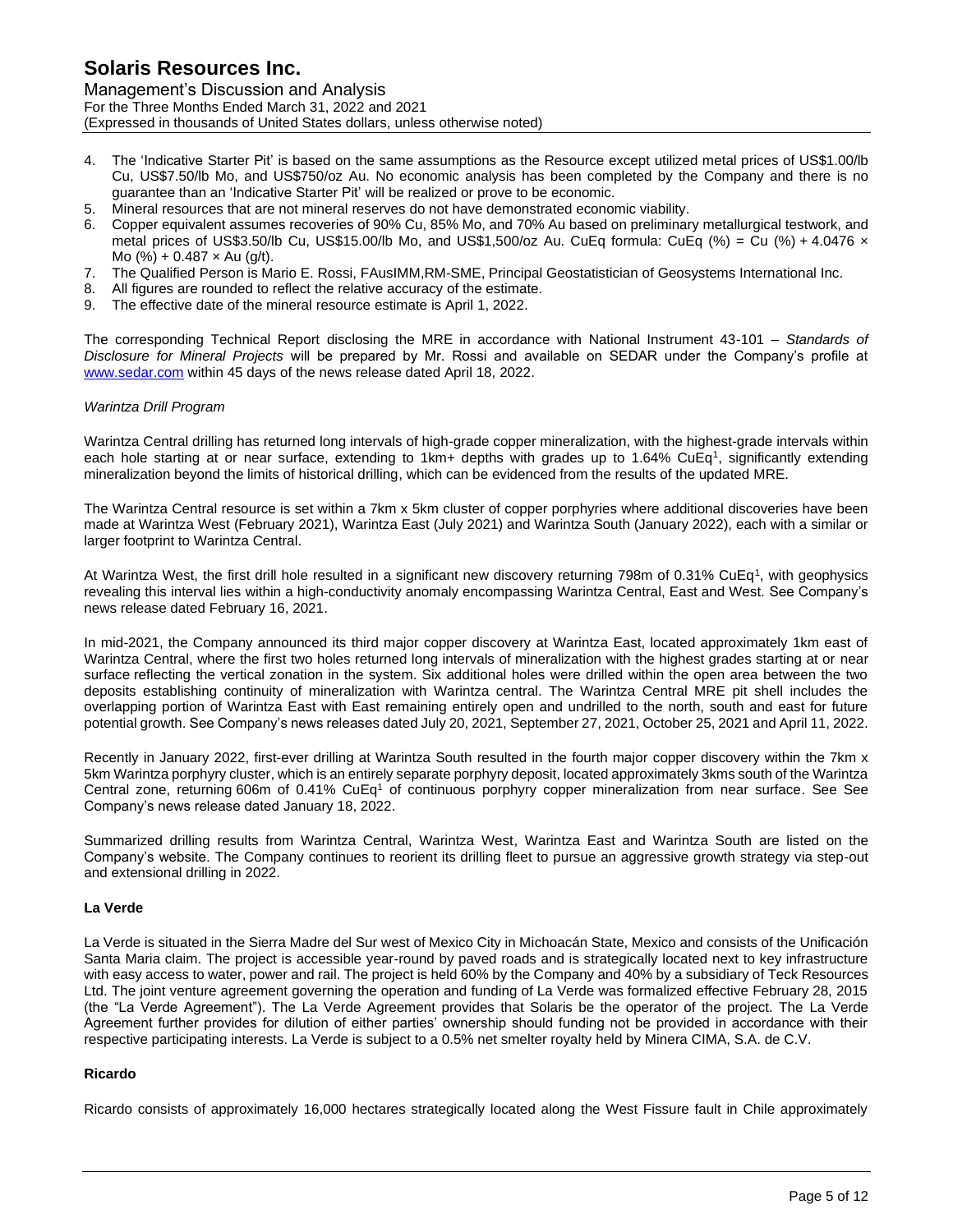Management's Discussion and Analysis For the Three Months Ended March 31, 2022 and 2021 (Expressed in thousands of United States dollars, unless otherwise noted)

25km south of Codelco's Chuquicamata Mine, one of the largest copper mines in the world. The West Fissure is highly prospective and hosts numerous other large porphyry copper deposits.

In October 2018, the Company entered into a definitive earn-in option agreement (the "Ricardo Option Agreement"), amended in October 2019 and in February 2022, with Freeport with respect to the Ricardo Property whereby Freeport can earn up to an 80% interest in the Ricardo Property for gross expenditures of \$130 million or \$30 million plus the delivery of a feasibility study for a mine at Ricardo.

### **Tamarugo**

Tamarugo is a grass-roots copper porphyry target strategically located in northern Chile approximately 85 kilometres northeast of Copiapo and approximately 65 kilometres southwest of Codelco's El Salvador Copper Mine. The Company entered into a definitive earn-in option agreement with Freeport with respect to 5,100 hectares owned by Freeport and approximately 5,000 hectares 100% owned by the Company in June 2019, amended in November 2020 (the "Tamarugo Option Agreement").

Pursuant to the Tamarugo Option Agreement, the Company can earn up to a 75% interest in Tamarugo upon making staged exploration expenditures totaling \$5.5 million and delivering a pre-feasibility study for a mine at Tamarugo by the end of year seven, subject to Freeport's back-in right to maintain Freeport's ownership at 60% upon satisfying certain conditions.

The Company is obligated to issue an additional 500,000 common shares to the estate of a former consultant of the Company upon discovery of potentially economic mineralization at Tamarugo. No amount has been recognized for these common shares in the Company's financial statements as there is currently insufficient evidence that this non-market performance condition will be met.

Tamarugo also includes a 100% owned claim block which covers approximately 7,300 hectares, which is not part of the Tamarugo Option Agreement with Freeport as discussed above.

### **Other projects**

Solaris has earn-in agreements on certain other projects including the Capricho and Paco Orco projects in Peru. The Capricho project is a 4,200-hectare copper-molybdenum-gold property. The Paco Orco project is a 4,400-hectare lead, zinc and silver property. Solaris is focused on obtaining surface access agreements with local landholders and communities for the purposes of permitting exploration programs at both Capricho and Paco Orco.

#### **Exploration expenses**

The following tables summarize exploration expenses by activity and jurisdiction.

*For three months ended March 31, 2022:*

|                                       |             |    |               |   |              | Peru and  |   |        |
|---------------------------------------|-------------|----|---------------|---|--------------|-----------|---|--------|
|                                       | Ecuador     |    | <b>Mexico</b> |   | <b>Chile</b> | other     |   | Total  |
| Salaries, geological consultants      |             |    |               |   |              |           |   |        |
| and support, and travel               | \$<br>4,009 | S  | $-$           | S | 11           | \$<br>182 | S | 4,202  |
| Site preparation, supplies, field and |             |    |               |   |              |           |   |        |
| general                               | 2,550       |    | 15            |   | 72           | 49        |   | 2,686  |
| Drilling and drilling related costs   | 4,622       |    |               |   |              |           |   | 4,622  |
| Assay and analysis                    | 792         |    |               |   |              |           |   | 792    |
| Community relations,                  |             |    |               |   |              |           |   |        |
| environmental and permitting          | 812         |    |               |   |              | 42        |   | 854    |
| Concession fees                       | 293         |    | 24            |   | 141          |           |   | 459    |
| <b>Studies</b>                        | 261         |    |               |   |              |           |   | 261    |
| Reclamation provision                 | 267         |    |               |   |              |           |   | 267    |
| Amortization                          | 158         |    |               |   |              | 3         |   | 162    |
|                                       | 13.764      | \$ | 40            |   | 224          | 277       |   | 14.305 |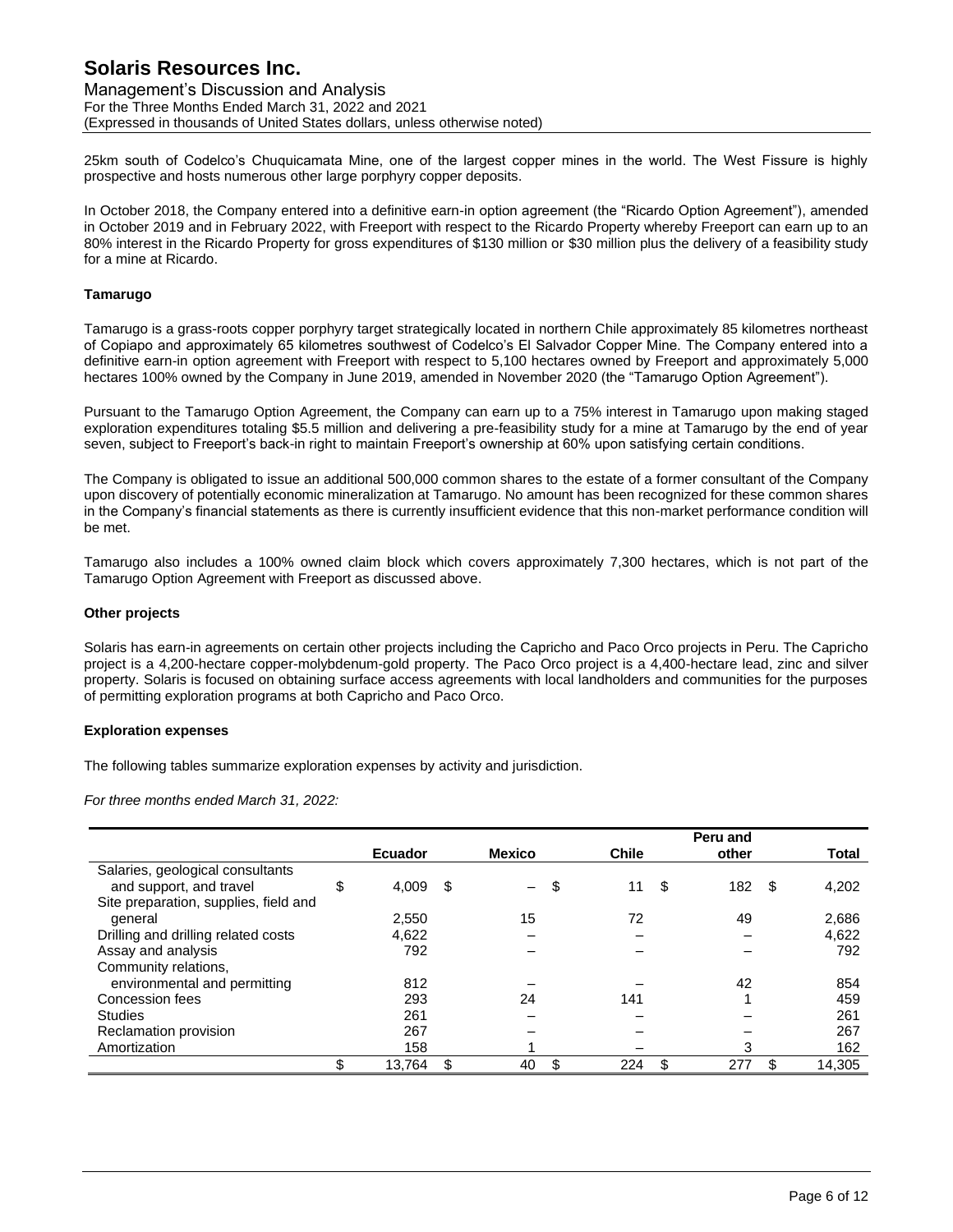#### Management's Discussion and Analysis For the Three Months Ended March 31, 2022 and 2021 (Expressed in thousands of United States dollars, unless otherwise noted)

*For three months ended March 31, 2021:*

|                                      | <b>Ecuador</b> |      | <b>Mexico</b>          | <b>Chile</b> |      | Peru and<br>other | <b>Total</b> |
|--------------------------------------|----------------|------|------------------------|--------------|------|-------------------|--------------|
| Salaries, geological consultants and |                |      |                        |              |      |                   |              |
| support, and travel                  | \$<br>1,763    | - \$ | $\qquad \qquad \qquad$ | \$<br>39     | - \$ | 93                | \$<br>1,895  |
| Site preparation and maintenance,    |                |      |                        |              |      |                   |              |
| field and general                    | 1,458          |      | 18                     | 78           |      | 16                | 1,570        |
| Drilling and drilling related costs  | 2.749          |      |                        | 212          |      |                   | 2,961        |
| Assay and analysis                   | 586            |      |                        |              |      |                   | 586          |
| Community relations, environmental   |                |      |                        |              |      |                   |              |
| and permitting                       | 693            |      |                        |              |      |                   | 700          |
| Concession fees                      | 268            |      | 22                     | 17           |      |                   | 307          |
| <b>Studies</b>                       | 39             |      |                        |              |      | 67                | 106          |
| Reclamation provision                | 188            |      |                        |              |      |                   | 188          |
| Amortization                         | 36             |      |                        |              |      |                   | 38           |
|                                      | \$<br>7,780    |      | 41                     | 346          | \$   | 184               | \$<br>8.351  |

The increase in exploration expenses to \$14,305 for the three months ended March 31, 2022 from \$8,351 for the three months ended March 31, 2021 was primarily related to the extensive exploration program as evidenced from the increase in drilling in Ecuador at Warintza. The most significant increase was for the drilling and drilling related costs for 22 holes drilled at Warintza in the three months ended March 31, 2022 compared to 11 holes drilled in the same period in 2021. Salaries, geological consulting and support, and travel costs also increased in support of drilling, mostly due to an increase in geological and other consultants and mobilization of supplies, materials and personnel to and within the site. There was also an increase in payroll costs, including the cost of additional local community members hired to support Warintza site activities. The increase in site preparation, supplies, field and general costs is commensurate with the increase in drilling activity with additional drilling platforms, civil works and site infrastructure, as well as an increase in supplies and materials. Community relations, environmental and permitting costs increased primarily due to advancements in permitting activities and an increase in environmental costs related to drilling, and an increase in community support, including infrastructure donations. Community relations costs also increased with the renewal of the IBA for Warintza in March 2022 between Solaris and the Shuar Centres of Warints and Yawi, reflecting increased community support for the responsible advancement of Warintza. The reclamation provision represents the estimated costs for restoration and rehabilitation for environmental disturbances at Warintza.

#### **LOSS FROM OPERATIONS**

#### **Three Months Ended March 31, 2022 Compared to the Three Months Ended March 31, 2021**

The Company incurred exploration expenses of \$14,305 for the three months ended March 31, 2022 (March 31, 2021 – \$8,351). The increase is mainly attributable to increased drilling activity at Warintza in the first quarter of 2022.

The Company incurred general and administrative expenses of \$2,269 for the three months ended March 31, 2022 (March 31, 2021 – \$1,986). The increase is commensurate to the increase in overall corporate and operating activity of the Company in the three months ended March 31, 2022, as well as additions to the corporate team. Included in the general and administrative expenses is share-based compensation, a non-cash cost, of \$1,036 for the three months ended March 31, 2022 (March 31, 2021 – \$1,131). The slight decrease reflects the lack of issuance of stock options in the three months ended March 31, 2022 compared to 300,000 stock options issued in three months ended March 31, 2021.

#### **SUMMARY OF QUARTERLY FINANCIAL INFORMATION**

The Company's quarterly financial statements are reported under IFRS issued by the IASB, as applicable to interim financial reporting. The following table provides highlights from the Company's financial statements of quarterly results for the past eight quarters.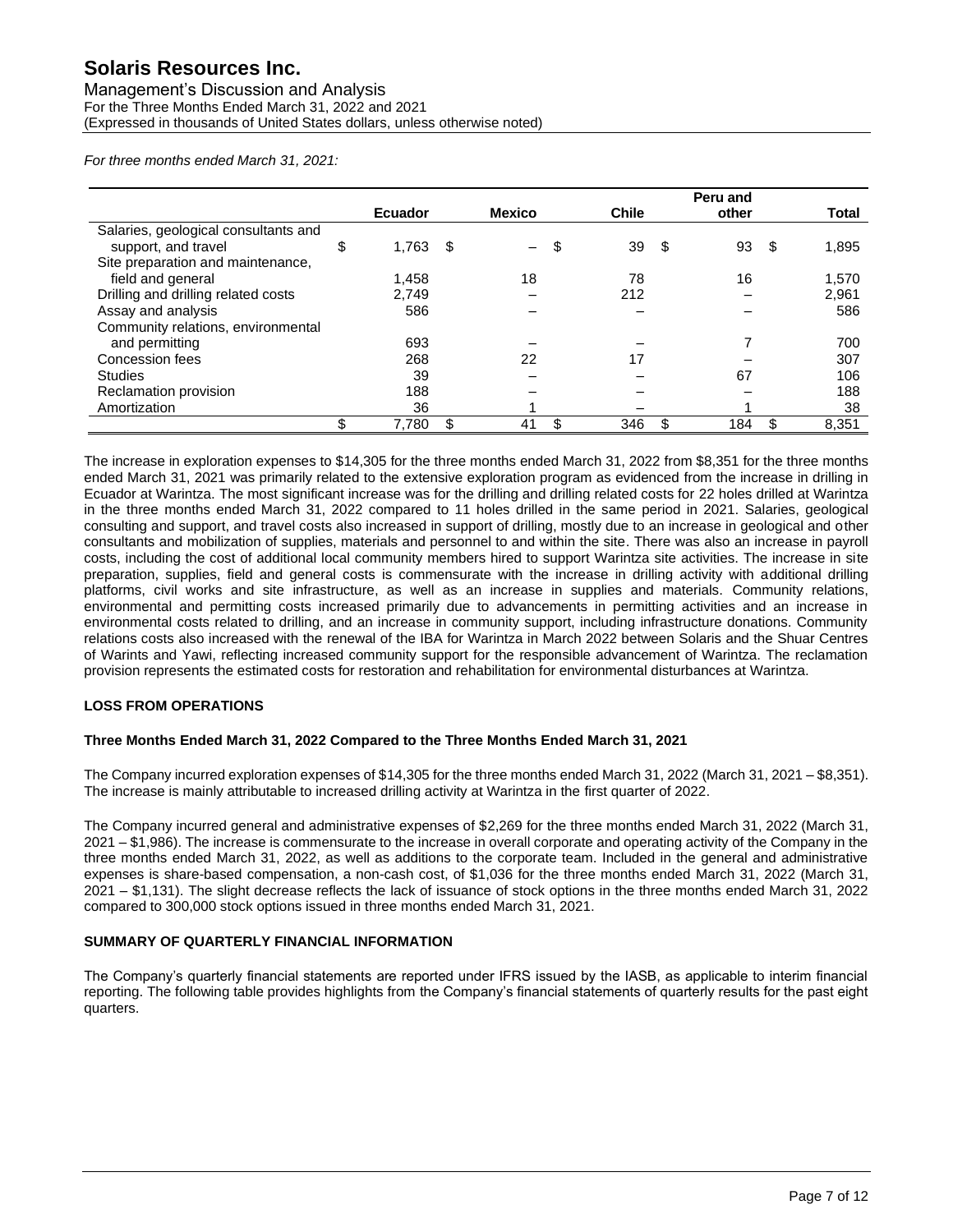## Management's Discussion and Analysis

For the Three Months Ended March 31, 2022 and 2021

(Expressed in thousands of United States dollars, unless otherwise noted)

| \$ in thousands, except per share amounts     | 2022<br>Q1   | 2021<br>Q4   | 2021<br>Q3     | 2021<br>Q <sub>2</sub> |
|-----------------------------------------------|--------------|--------------|----------------|------------------------|
| <b>Exploration expenses</b>                   | \$<br>14,305 | \$<br>16,142 | \$<br>14,120   | \$<br>11,237           |
| General and administration                    | 2,269        | 3,058        | 2,125          | 2,331                  |
| Change in fair value of derivatives - (gain)  |              |              |                |                        |
| loss                                          | (554)        | 730          | (3,381)        | (1,724)                |
| Net loss                                      | 16,002       | 19,275       | 12,789         | 11,718                 |
| Comprehensive loss                            | 15,796       | 18,966       | 14,131         | 10,731                 |
| Net loss attributable to Solaris shareholders | 15,986       | 19,261       | 12,768         | 11,709                 |
| Net loss per share – basic and diluted        | 0.15         | 0.18         | 0.12           | 0.11                   |
|                                               |              |              |                |                        |
|                                               | 2021         | 2020         | 2020           | 2020                   |
| \$ in thousands, except per share amounts     | Q1           | Q4           | Q <sub>3</sub> | Q <sub>2</sub>         |
| <b>Exploration expenses</b>                   | \$<br>8,351  | \$<br>7,602  | \$<br>4,519    | \$<br>1,002            |
| General and administration                    | 1,986        | 1,711        | 764            | 718                    |
| Change in fair value of derivatives – loss    |              |              |                |                        |
| (gain)                                        | 2,845        | 3,298        | 6,453          | (3,506)                |
| Net loss (income)                             | 13.075       | 12,599       | 11,706         | (1,808)                |
| Comprehensive loss (income)                   | 12,328       | 11,861       | 11,163         | (2,232)                |
| Net loss (income) attributable to Solaris     |              |              |                |                        |
| shareholders                                  | 13,058       | 12,567       | 11,683         | (1,820)                |
| Net loss (income) per share - basic and       |              |              |                |                        |
| diluted                                       | 0.12         | 0.07         | 0.13           | (0.03)                 |

The Company has not generated any income to date other than interest income and the gain on change in fair value of derivatives. Exploration expenditures have steadily increased from the second quarter of 2020 to the fourth quarter of 2021 to support the continuing growth and advancement of the Warintza Project. Exploration expenses decreased in the first quarter of 2022 over the preceding quarter, given the near completion of the mineral resource growth drilling with the reporting of the MRE in April 2022. Since the second quarter of 2020, drilling and drilling related costs have increased quarter over quarter primarily due to the continued ramp up of drilling at Warintza Central, as well as an increase in other site activities and personnel in support of drilling at the Warintza targets, coupled with increased CSR initiatives. Solaris also commenced an advanced airborne geophysical survey during the third quarter of 2020 resulting in an increase in exploration expense. The increase in the general and administrative costs in the fourth quarter of 2021 and 2020 primarily reflects an increase in share-based compensation, a non-cash cost for stock options granted to employees and directors as well as an increase in salaries and benefits expense as the Company added expanded leadership roles to support the Company's strategy to advance on its exploration strategy. The gain or loss recognized from the change in fair value of derivatives, a non-cash cost, was attributed to the mark-to-market adjustments on the derivative instrument related to the Company's obligation to issue shares on exercise of Equinox Warrants.

## **LIQUIDITY AND CAPITAL RESOURCES**

|                                          | March 31,<br>2022 | December 31,<br>2021 |
|------------------------------------------|-------------------|----------------------|
| Cash and cash equivalents                | 17.568            | 33.897               |
| Prepaids and other                       | 1,223             | 957                  |
| Accounts payable and accrued liabilities | 10.077            | 10,750               |
| Lease liability - current                | 134               | 136                  |
| Total current assets                     | 18.791            | 34.854               |
| Total current liabilities                | 11.459            | 12.669               |

Cash used in operating activities during the three months ended March 31, 2022 was \$15,941 (March 31, 2021 – \$9,054). The increased use of cash during the three months ended March 31, 2022 compared to same period in 2021 is primarily attributable to the increase in exploration expenses and corporate activity. Cash used in operating activities was also impacted by the timing of receipts and payments from non-cash working capital items, primarily accounts payable and accrued liabilities.

Cash inflow from financing activities during the three months ended March 31, 2022 was \$49 (March 31, 2021 – \$4,445). Cash inflow from financing activities for the three months ended March 31, 2022 relates primarily to the proceeds from the exercise of Equinox Warrants, warrants and stock options of \$41, compared to proceeds of \$4,333 from the exercise of Equinox Warrants, warrants and stock options during the three months ended March 31, 2021.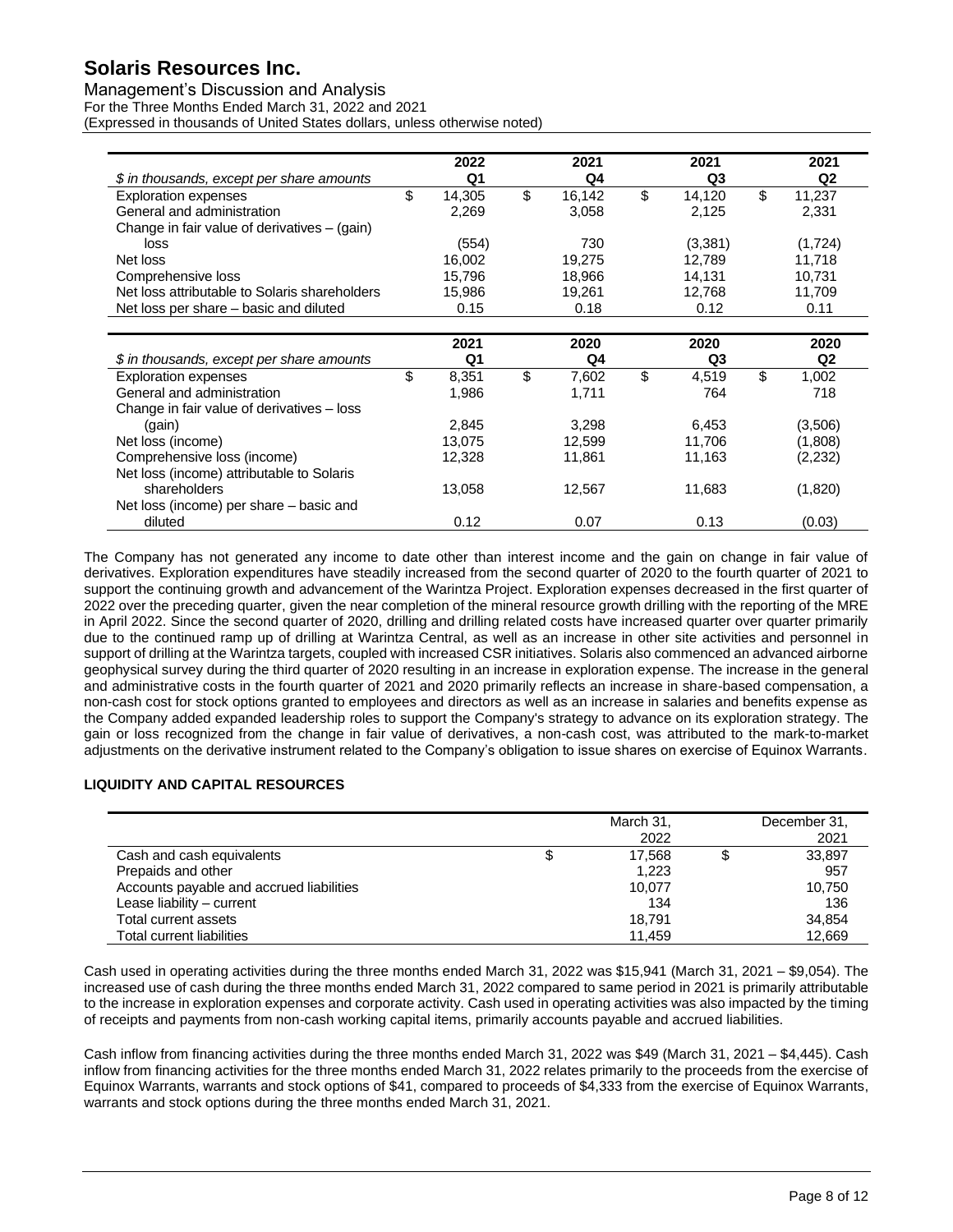Management's Discussion and Analysis For the Three Months Ended March 31, 2022 and 2021 (Expressed in thousands of United States dollars, unless otherwise noted)

Cash outflow from investing activities during the three months ended March 31, 2022 was \$629 (March 31, 2021 – \$435) and relates primarily to the purchase of property, plant and equipment at Warintza.

The Company relies on share issuances in order to fund its exploration and other business objectives. As at March 31, 2022, the Company has cash and cash equivalents of \$17,568. Based on the forecasted cash inflows and expenditures, this balance would be sufficient to fund the Company's committed exploration expenses and general and administrative costs for the next twelve months; however, if the Company continues its current level of exploration activities throughout the next twelve months, the expected cash balances may not be sufficient to fund these expenditures. In the longer term, the Company's ability to continue as a going concern is dependent upon successful execution of its business plan, raising additional capital or evaluating strategic alternatives for its mineral property interests. The Company expects to continue to raise the necessary funds primarily through the issuance of common shares. There can be no guarantees that future equity financing will be available on acceptable terms or at all, in which case the Company may need to reduce its longer-term exploration plans. Subsequent to March 31, 2022, the Company received proceeds from the exercise of common share purchase warrants of Solaris totalling \$23,613 (C\$30,431).

On March 11, 2020, the novel coronavirus outbreak ("COVID-19") was declared a pandemic by the World Health Organization. The Company has largely resumed its normal operations including personnel's travel and work locations. While the Company has not been significantly impacted by COVID-19 to date, disruptions resulting from COVID-19 at any of the Company's projects or in the jurisdictions in which the Company operates could have a significant negative effect on the Company. In particular, unwarranted disruptions may prevent Company personnel from working because of quarantine or other restrictions imposed by local health authorities, as well as cause the Company to delay planned business activities, including permitting and exploration activities, and increase fiscal losses. Responses to COVID-19, including government and local restrictions on the mobilization of people and goods, may cause visits, fieldwork and analysis performed by the Company and its contractors to slow or even cease. In addition, the outbreak of COVID-19 as well as other emerging risks have caused considerable disruption to the world economy and financial and metals markets, which could have a significant negative effect on the ability of the Company to obtain equity financing to fund additional exploration activities.

### **COMMITMENTS AND CONTINGENCIES**

At March 31, 2022, the Company had the following contractual cash flow commitments. See "Related Party Transactions" for disclosure of the Company's contingent obligation for future rental payments subsequent to period end.

|                                          | Year   | 1-3 Years         | 3-5 Years | > 5 Years | Total  |
|------------------------------------------|--------|-------------------|-----------|-----------|--------|
| Accounts payable and accrued liabilities | 10.077 | $\qquad \qquad -$ |           | —         | 10,077 |
| Lease liabilities                        | 134    | 157               |           |           | 291    |
| Other long-term liability                |        | 261               |           |           | 261    |
| Office rent obligations                  | 223    | 347               |           |           | 570    |
| Exploration expenses and other           | 294    | 180               |           |           | 474    |
|                                          | 10.728 | 945               |           | -         | 11.673 |

## **SHARE CAPITAL INFORMATION**

As at May 13, 2022 the Company had the following securities issued and outstanding:

- 113,417,442 common shares
- 7,964,726 shares issuable pursuant to exercise of stock options<sup>11</sup>
- $498,210$  shares issuable pursuant to redemption of restricted share units<sup>12</sup>
- 153,529 shares issuable pursuant to exercise of Equinox Warrants
- 33,776,500 shares issuable pursuant to exercise of Solaris warrants

#### **PROPOSED TRANSACTIONS**

There are no undisclosed proposed transactions that will materially affect the performance of the Company.

<sup>11</sup> There are 1,298,914 Arrangement options outstanding exercisable into 129,894 Solaris shares and 7,834,832 Solaris options outstanding exercisable into 7,834,832 Solaris shares.

 $12$  These restricted share units have vested and issuance of the related Solaris shares has been deferred by the holders of the restricted share units.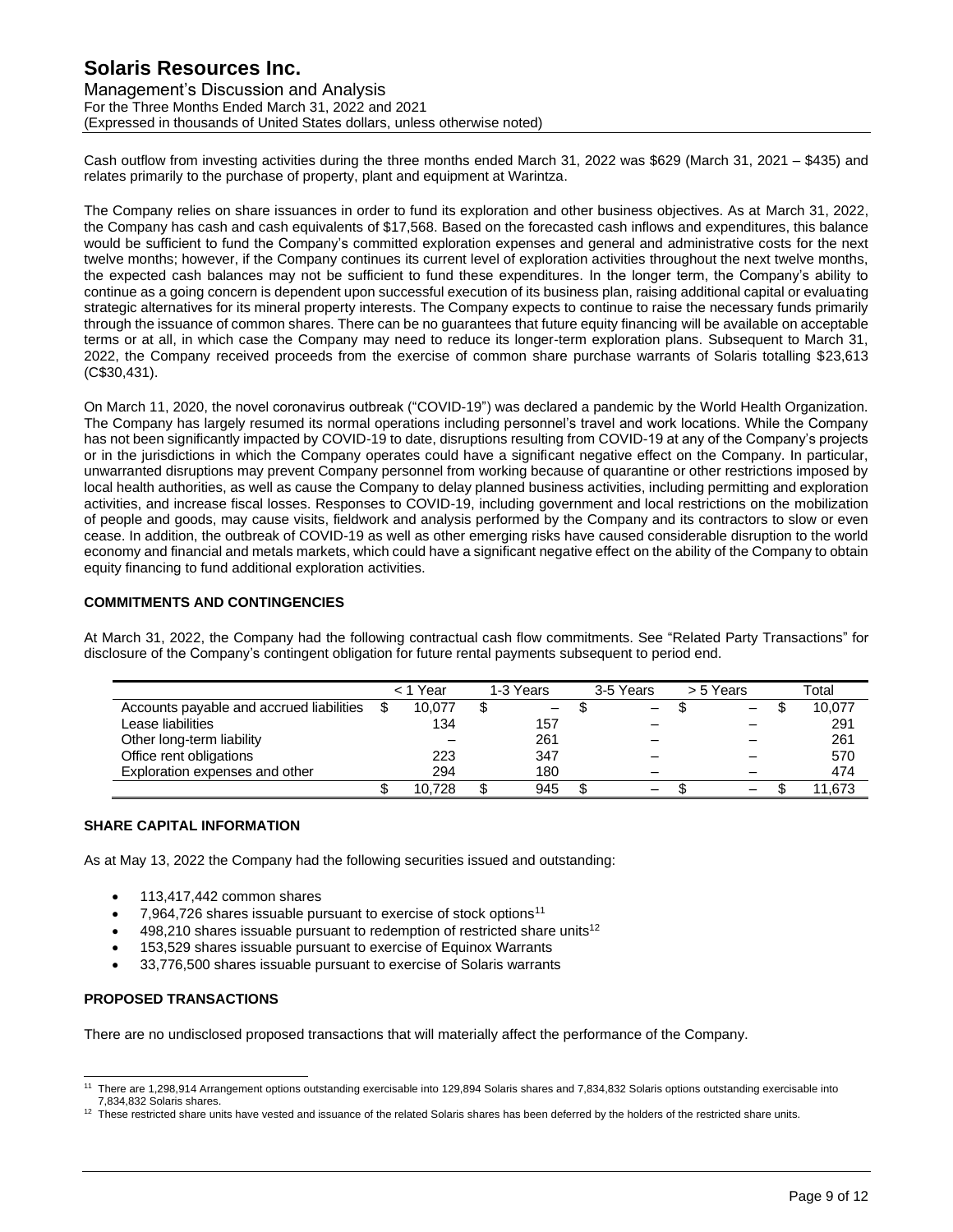Management's Discussion and Analysis For the Three Months Ended March 31, 2022 and 2021 (Expressed in thousands of United States dollars, unless otherwise noted)

### **OFF-BALANCE SHEET ARRANGEMENTS**

The Company does not have any material off-balance sheet arrangements, other than the Company's obligation for future rental payments described in "Related Party Transactions".

### **RELATED PARTY TRANSACTIONS**

#### **Compensation of key management personnel**

Key management personnel include those persons having authority and responsibility for planning, directing and controlling the activities of the Company, and comprises the Company's Executive Chairman, President and Chief Executive Officer, Chief Financial Officer, Senior Vice President Corporate Affairs and Corporate Secretary and Directors.

Key management compensation for the three months ended March 31, 2022 and 2021 is comprised of:

| For the three months ended March 31. | 2022  | 2021 |
|--------------------------------------|-------|------|
| Share-based compensation             | 844   | 923  |
| Salaries and benefits                |       | 135  |
| Professional fees                    | 70    | 69   |
|                                      | 1.091 | .127 |

During 2021, the Company entered an agreement with Augusta Capital Corporation for consulting services, which is recognized by the Company in professional fees. The owner of Augusta Capital Corporation is the Chairman and a major shareholder of the Company.

#### **Related party transactions**

On January 2, 2020, the Company entered into an arrangement to share office space, equipment, personnel, consultants and various administrative services with other companies related by virtue of certain directors and management in common. These services have been provided through a management company equally owned by each company party to the arrangement. Costs incurred by the management company are allocated and funded by the shareholders of the management company based on time incurred and use of services. If the Company's participation in the arrangement is terminated, the Company will be obligated to pay its share of the rent payments for the remaining term of the office space rental agreement. The Company's obligation for future rental payments on March 31, 2022 was approximately \$593 (December 31, 2021 – \$603), determined based on the Company's average share of rent paid in the immediately preceding 12 months.

The Company was charged for the following with respect to these arrangements in the three months ended March 31, 2022 and 2021:

| For the three months ended March 31, | 2022  | 2021 |
|--------------------------------------|-------|------|
| Salaries and benefits                | 930   | 348  |
| Professional fees                    |       |      |
| Office and other                     | 118   | 70   |
| Marketing and travel                 |       |      |
| Filing and regulatory fees           | 79    |      |
|                                      | 1.132 | 420  |

At March 31, 2022, amounts in prepaids and other include \$76 due from a related party (December 31, 2021 – \$67) with respect to this arrangement.

#### **SIGNIFICANT ACCOUNTING POLICIES AND ESTIMATES**

In preparing the accompanied condensed consolidated interim financial statements in conformity with IFRS, management has made judgements, estimates and assumptions that affect the application of the Company's accounting policies and the reported amounts of assets, liabilities, income and expense. Actual results may differ. All estimates and underlying assumptions are reviewed on an ongoing basis. Revisions are recognized in the period in which the estimates are revised and in any future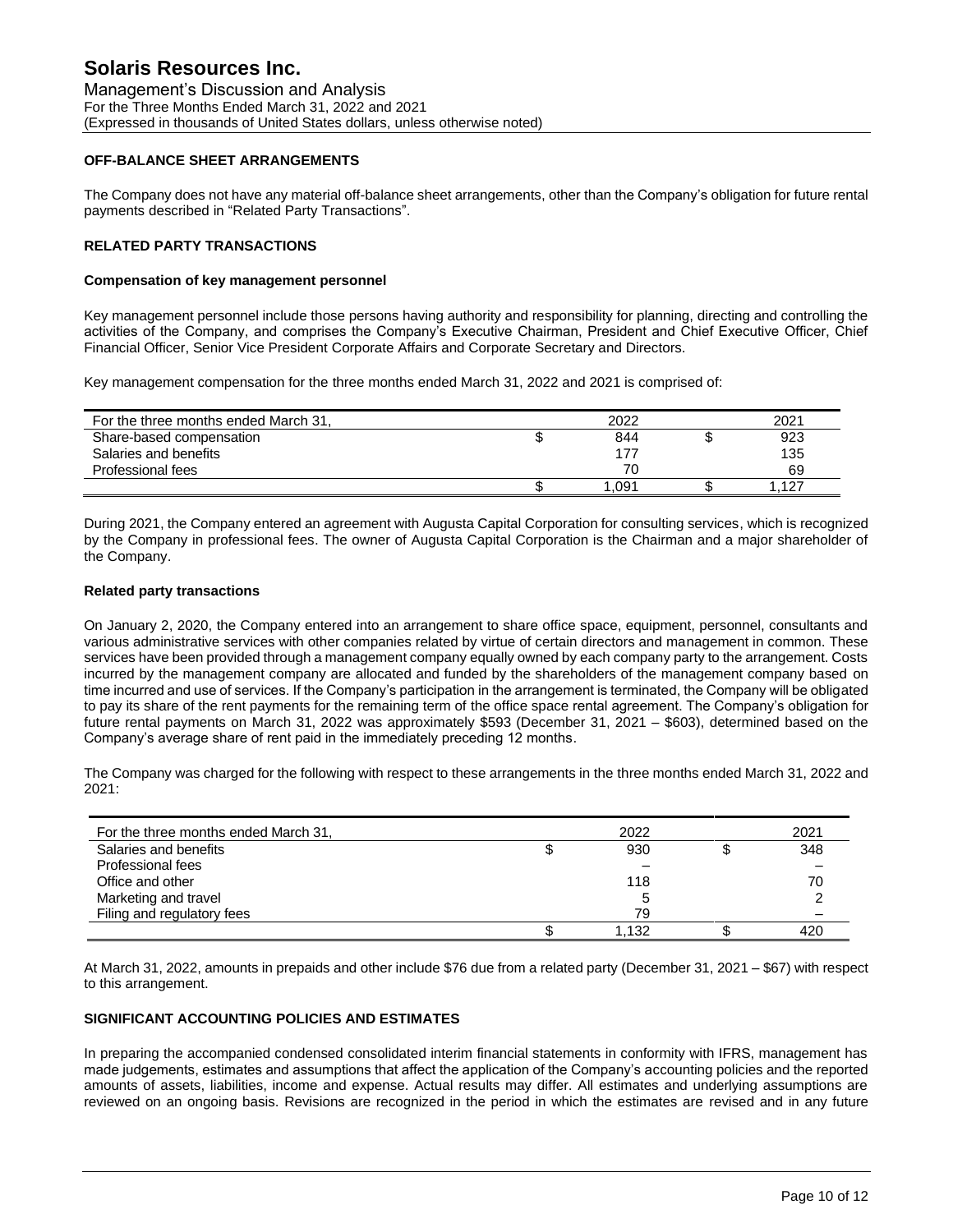Management's Discussion and Analysis For the Three Months Ended March 31, 2022 and 2021 (Expressed in thousands of United States dollars, unless otherwise noted)

periods affected. Information about critical judgements and estimates in applying accounting policies that have the most significant effect on amounts recognized in the consolidated financial statements are the same as those described in the consolidated annual financial statements for the year ended December 31, 2021.

Certain new standards, interpretations and amendments to existing standards have been issued by the IASB or IFRIC (International Financial Reporting Interpretations Committee). However, these updates either are not applicable to the Company or are not material to the consolidated financial statements.

### **FINANCIAL INSTRUMENT RISK EXPOSURE AND RISK MANAGEMENT**

The Company is exposed in varying degrees to a variety of financial instrument related risks. The Board of Directors approves and monitors the risk management process.

a) Credit risk

Credit risk is the risk of financial loss to the Company if a counterparty to a financial instrument fails to meet its contractual obligations and arises principally from the Company's financial assets.

The Company is primarily exposed to credit risk on its cash and cash equivalents and amounts receivable. Credit risk exposure is limited through maintaining its cash with high-credit quality financial institutions. The carrying value of these financial assets of \$17,832 represents the maximum exposure to credit risk.

b) Liquidity risk

Liquidity risk is the risk that the Company will not be able to meet its financial obligations as they become due. The Company ensures that there is sufficient capital in order to meet short term business requirements after taking into account the Company's holdings of cash.

c) Foreign currency risk

The Company is exposed to currency risk on transactions and balances in currencies other than the functional currency. At March 31, 2022, the Company had not entered into any contracts to manage foreign exchange risk.

The functional currency of the parent company, Solaris, is the Canadian dollar. Therefore, the Company is exposed to currency risk from the assets and liabilities denominated in US dollars. However, the impact on such exposure is not currently material.

The Company is also exposed to currency risk on financial assets and liabilities denominated in Peruvian soles, Chilean pesos, Mexican pesos and Guatemalan quetzals. However, the impact on such exposure is not currently material.

#### **Capital management**

The Company's primary objective when managing capital is to ensure that it will be able to continue as a going concern and that it has the ability to satisfy its capital obligations and ongoing operational expenses, as well as having sufficient liquidity to fund suitable business opportunities as they arise.

The capital of the Company includes the components of equity attributable to shareholders of the Company, net of cash and cash equivalents. Capital is summarized in the following table:

|                           | March 31, |   | December 31, |
|---------------------------|-----------|---|--------------|
|                           | 2022      |   | 2021         |
| Equity                    | 20,505    | w | 35,208       |
| Cash and cash equivalents | (17.568)  |   | (33,897)     |
|                           | 2,937     |   | 1,311        |

The Company manages its capital structure and makes adjustments to it as necessary in light of economic conditions. In order to maintain the capital structure, the Company may, from time to time, issue or buy back equity, repay debt, or sell assets. The